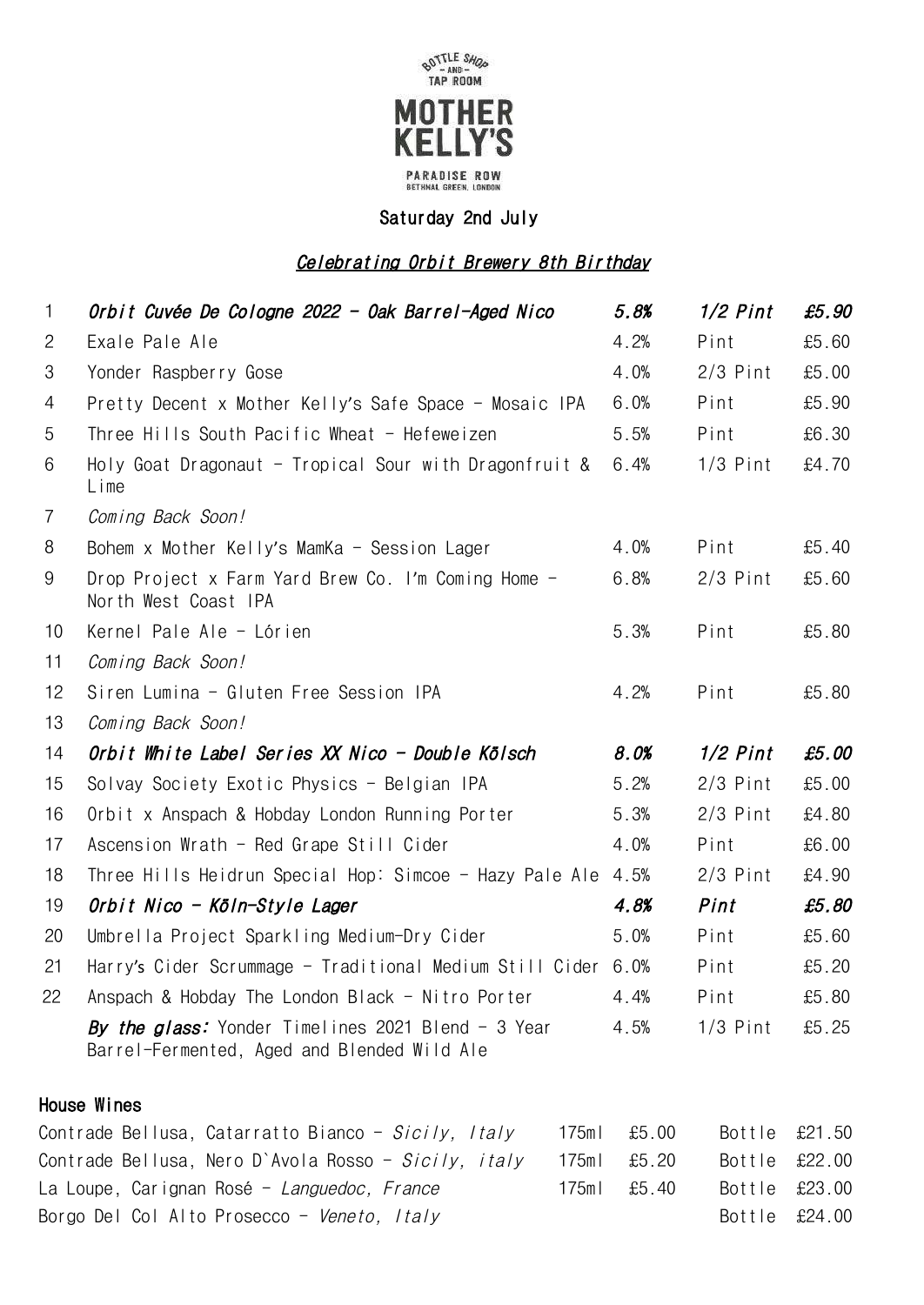For more information about the beers in our fridges, please ask a member of staff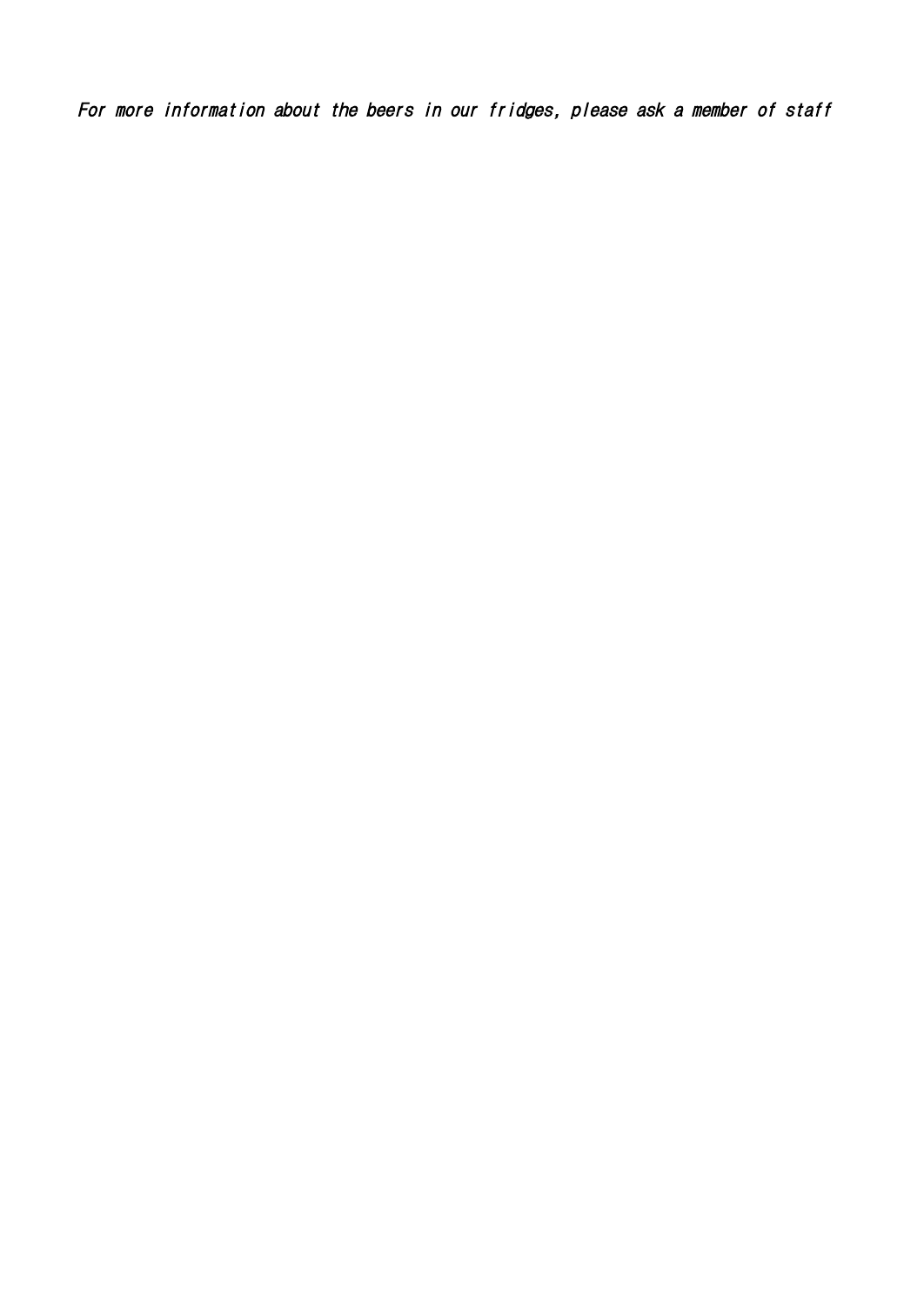## Our selection of natural wine is available to drink in or takeaway

### Red Wine

| <b>Les Sablonnettes</b> Ménard le Rouge 2020 - Loire<br>Gamay 50%, Grolleau 10%, Chenin 20%, Cabernet Sauvignon 10%<br>"Fermented in stainless steel, concrete and epoxy,<br>aged 6 months in stainless steel." | 75c | £25.00 |
|-----------------------------------------------------------------------------------------------------------------------------------------------------------------------------------------------------------------|-----|--------|
| La Petite Baigneuse Foutraque 2015 - Roussilion<br>Grenache<br>"Macerated for 8 days. Pressed then matured in<br>foudre (centenary) for 1 year and 8 months."                                                   | 75c | £26.00 |
| <b>La Petite Baigneuse</b> Trinquette 2019 - Roussilion<br>Grenache Noir & Carignan<br>"Fermented and aged in concrete"                                                                                         | 75c | £29.00 |
| <b>Domaine Vinci</b> Roc 2019 - Roussillon<br>Grenache<br>"A 'young wine'. Fermented and raised entirely in stainless steel."                                                                                   | 75c | £31.00 |
| <b>Maison Guillot-Broux</b> Coteaux Bourguignons 2018 - Burgundy<br>Pinot Noir & Gamay<br>"6 months in oak barrels / 6 months in vats."                                                                         | 75c | £32.00 |
| <u>White Wine</u>                                                                                                                                                                                               |     |        |
| Il Farneto Castello d'Acqua Bianco 2020 - Emilia-Romagna<br>Pignaletto & Malvasia<br>"Fermentation on the skins for $4$ - 10 days in concrete tanks."                                                           | 75c | £24.00 |
| <b>Orsogna</b> Civitas Lunaria 2020 - Abruzzo<br>Pecor ino<br>"A soft and pleasant wine with aromas<br>of citrus, ripe pear, peach and orange blossom."                                                         | 75c | £25.00 |
| <u>Orange Wine</u>                                                                                                                                                                                              |     |        |
| Podero Pradarolo Ex Alba Vino Macerato 2020 - Emilia Romagna<br>Trebbiano<br>"Organically (uncertified) grown grapes were hand harvested and underwent<br>a 45 day maceration period in old oak barrels."       | 75c | £30.00 |
| Les Sablonnettes Zeste Macération 2020 - Loire<br>Chenin Blanc<br>"Whole clusters maceration for 1 month, then pressed,<br>fermented and aged in carbon fibre."                                                 | 75c | £35.00 |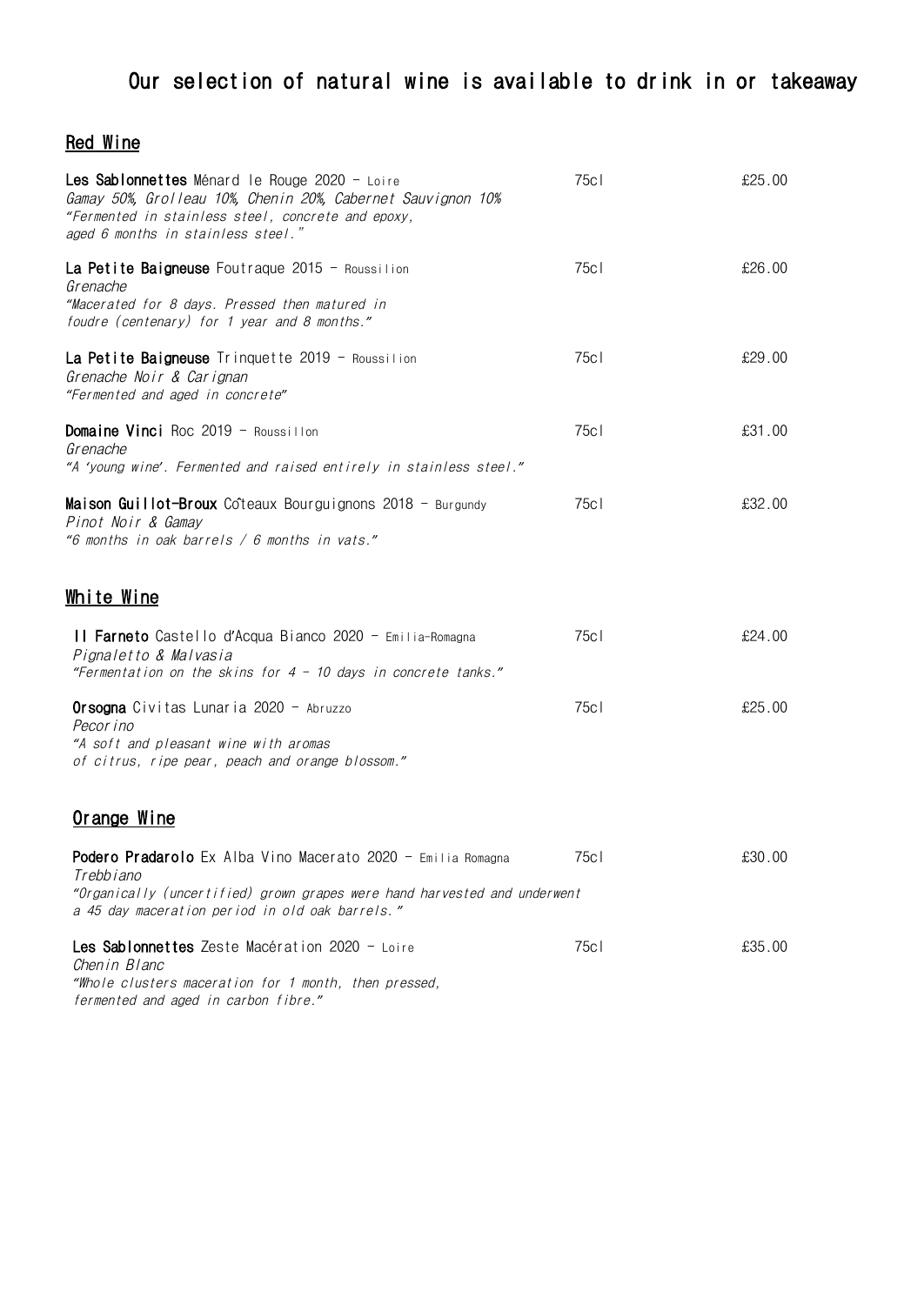### Beverages of The Week

#### Draught:

#### Orbit Hakata Pale - Sorachi Ace Pale Ale 4.9% (Tap 13)

"Lemon peel and lemon verbena on the nose, with more citrus flavours of coconut, lemongrass, & coriander on the palate, create a drinkable pale ale, with a refreshingly dry finish."

#### Bottle Shop:

#### Europe - Westmalle Trappist Dubbel 7.0%

"A dark, reddish-brown Trappist beer with a secondary fermentation in the bottle. The creamy head has the fragrance of special malt and leaves an attractive lace pattern in the glass. The flavour is rich and complex, herby and fruity with a fresh-bitter finish. It is a balanced quality beer with a soft feel in the mouth and a long, dry aftertaste."

#### UK - Drop Project x HIWATT *Rider* Pale Ale 4.5%

"Brewed in collaboration with one of the world's most prolific producers of guitar amps, HIWATT. The brief for this beer was it must be ideal for sinking whilst in the pub or taking in some great bands whilst shouting at your mates. It pours a gorgeous hazy pale straw colour, with an oily and silky mouthfeel."

#### Villages Ramble Rye IPA 5.9%

"Rye and red crystal rye malts kick things off for a spicy, caramel base. Then it's a liberal hopping of Amarillo, Topaz, and Chinook for aromas of orange, marmalade, and some dank and spicy notes."

# Boundary A Practical Guide to the NI Protocol Imperial Brown Ale w/ Coffee 10.5%

"Collab Series with the guys from Root & Branch Coffee. Rich caramel and chocolate flavours from the malt provide the perfect foil for the coffee in this Imperial Brown Ale."

#### Wine:

**Salvatore Marino** Vulcano Chiaro  $(Frapatto)$  - Terre Siciliane *"*Hand harvesting of ripe and whole, intact grapes, destemming- crushing and fermentation by indigenous yeast.*"*

Château Les Croisille Cocoricot 2020 (Malbec & Merlot) - Cahors *"*Fermented via semi-carbonic, preserving the juicy fruit flavours and freshness.*"*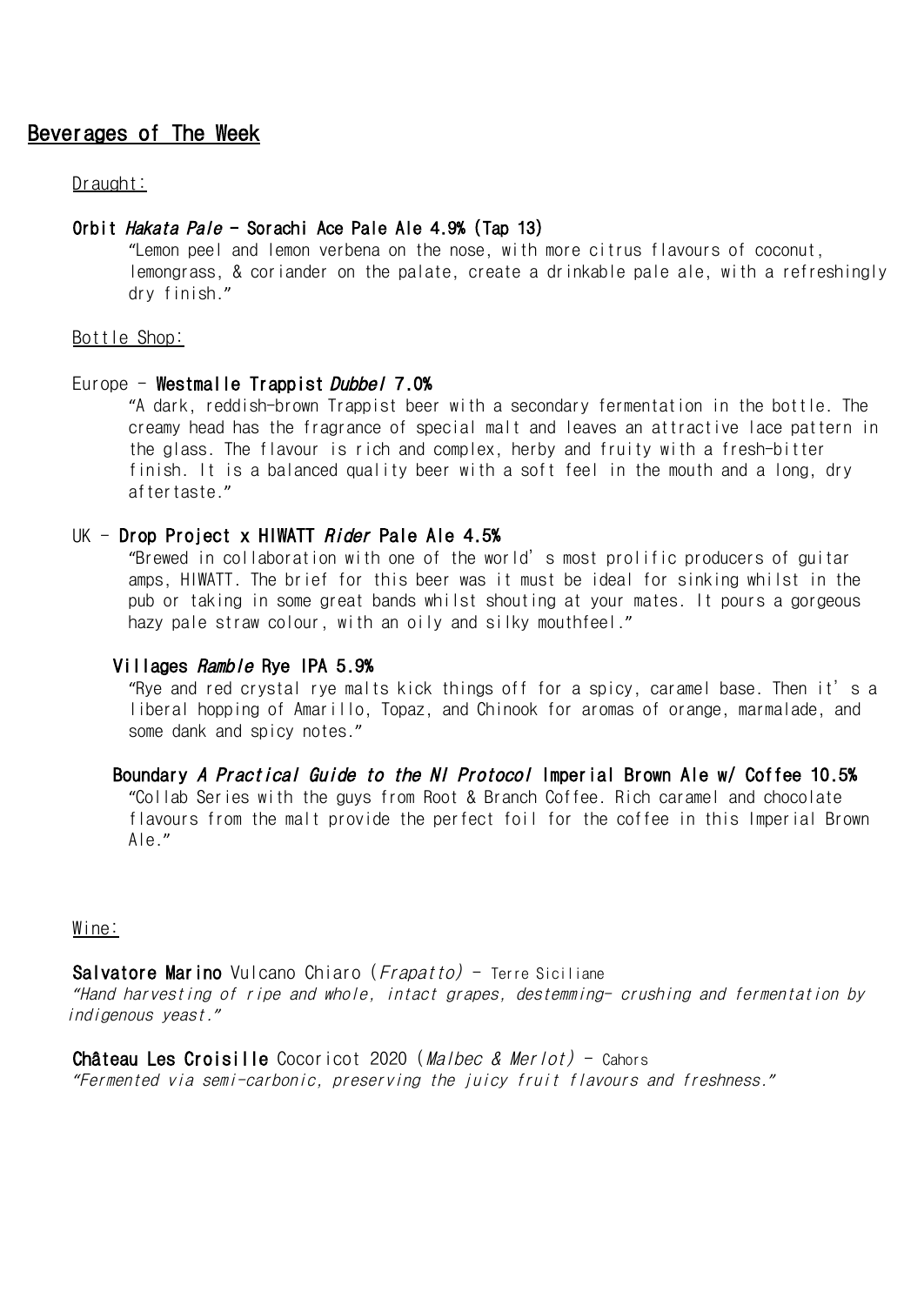## **WHISKY LIST**

| <b>SCOTCH</b>                                   |       |                  |
|-------------------------------------------------|-------|------------------|
| Auchentoshan Three Wood (Single Malt)           | 43%   | $25m$ :<br>£6.50 |
| Compass Box:                                    |       |                  |
| Great King St. (Blended Malt)                   | 43%   | 25ml : £5.00     |
| Peat Monster (Blended Malt)                     | 46%   | $25m$ :<br>£5.50 |
| The Dalmore 12 Years (Highland Single Malt)     | 40%   | 25ml : £5.00     |
| Glendronach 15 Years (Highland Single Malt)     | 46%   | 25ml : £8.00     |
| Glenkinchie 12 Years (Single Malt)              | 43%   | 25ml : £5.50     |
| Lagavulin 16 Years (Islay Single Malt)          | 43%   | 25ml : £11.00    |
| Oban 14 Years (West Highland Single Malt)       | 43%   | 25ml : £8.00     |
| Talisker 10 Years (Single Malt)                 | 45.8% | 25ml : £7.00     |
| <b>IRISH</b>                                    |       |                  |
| Redbreast 12 Years (Single Pot Still Whiskey)   | 40%   | 25ml : £6.20     |
| <b>BOURBON</b>                                  |       |                  |
| Four Roses Yellow Label                         | 40%   | 25ml : £4.00     |
| Maker's Mark                                    | 45%   | 25ml : £4.30     |
| Woodford Reserve                                | 43.2% | 25ml : £5.50     |
| Elijah Craig Small Batch                        | 47%   | 25ml : £6.50     |
| <b>RYE</b>                                      |       |                  |
| Rittenhouse                                     | 50%   | $25m$ :<br>£5.50 |
| Sazerac                                         | 45%   | 25ml : £6.00     |
| Sonoma County                                   | 46.5% | 25ml : £7.30     |
| <b>JAPANESE</b>                                 |       |                  |
| Nikka From The Barrel (Double Matured, Blended) | 51.4% | 25ml : £7.00     |
| The Chita (Single Grain)                        | 43%   | 25ml : £7.70     |
| Yamazaki 12 Years (Single Malt)                 | 43%   | 25ml : £13.00    |